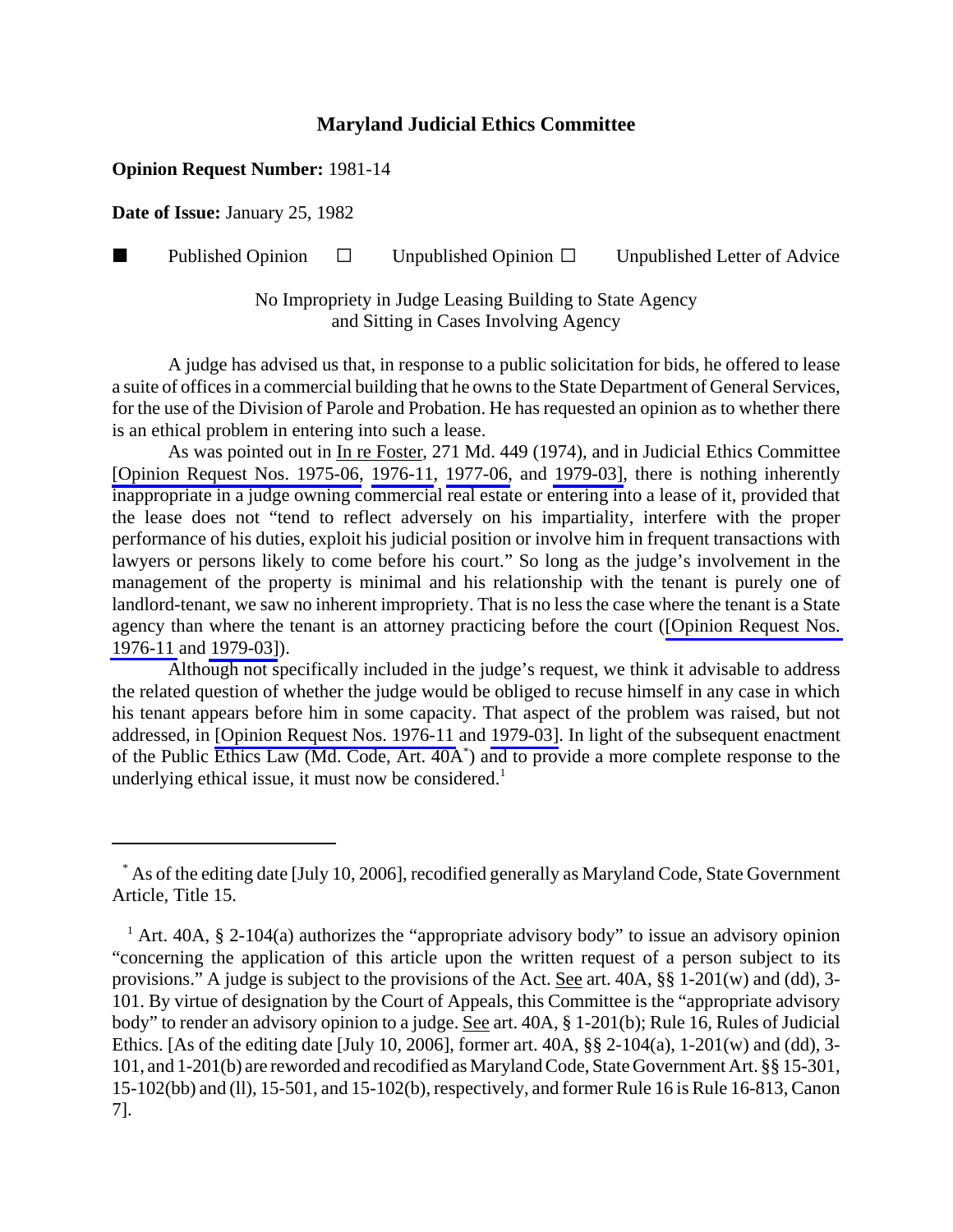## **Maryland Judicial Ethics Committee**

**Opinion Request Number:** 1981-14

**Date of Issue:** January 25, 1982

Published Opinion  $\Box$  Unpublished Opinion  $\Box$  Unpublished Letter of Advice Page 2 of 3

The issue involves both the canons of judicial ethics and § 3-101 of art. 40A<sup>\*</sup>.

[\[Opinion Request Nos. 1976-11](http://www.mdcourts.gov/ethics/pdfs/1976-11.pdf) and [1979-03\]](http://www.mdcourts.gov/ethics/pdfs/1979-03.pdf) discussed the underlying propriety of a lease in the context of American Bar Association Canon 5C(2) and Maryland canons XXIV and XXV, generally precluding a judge from entering into and maintaining business relationships which might bring his personal interest into conflict with the impartial performance of his official duties or which might arouse suspicion as to his impartiality.<sup>2</sup> Of more precise applicability here are Canon IV, requiring that a judge's conduct be free from impropriety or the "appearance of impropriety," and Canon XXVIII requiring that a judge abstain from "taking part in any judicial act in which his personal interests are involved." See also Rule 2, Rules of Judicial Ethics.

The relevant provision of art. 40A is § 3-101(a)(4)\*\*\*, which precludes a judge from participating in any matter in which one of the parties is a "business entity which is a party to an existing contract with the [judge] ... if the contract could reasonably be expected to result in a conflict between the private interest of the [judge] and his official State duties." (Emphasis supplied.)

The statutory provision – the prohibition and the caveat – well states the ethical considerations implicit in Canons IV and XXVIII. A judge ought not to participate in a case in which he has some relationship with a party that might reasonably be expected to influence his required impartiality in the matter. Whether such a relationship necessarily arises from a leasing arrangement is something that has to be judged on a case-by-case basis.

In judging the matter of recusal, we must, of course, assume that the underlying leasing arrangement falls within the permissible ambit of our earlier opinions – that there are no inordinate entanglements between the judge and the tenant. It is always possible that complications or disputes may arise out of any leasing arrangement such as to produce a very real potential for conflict of interests; and, if that occurs, even if the leasing arrangement itself is permissible, the judge would clearly have to recuse himself in order to avoid the appearance of partiality.

Where the tenant is a private individual or entity, there are other factors that also have to be considered, among which are: (1) the extent of any personal and direct relationship between the judge and the tenant emanating from the lease, (2) whether the tenant's interest in the case may affect his ability or desire to perform under the lease, his desire to continue or renew the lease, or his attitude toward the judge as a judge or as a landlord, (3) the relative substantiality of the benefits accruing to the judge from the lease, and (4) whether the private relationship by virtue of the lease might reasonably cause others to question the judge's impartiality in the matter.

\* As of the editing date [July 10, 2006], Maryland Code, State Government Article, § 15-501.

<sup>2</sup> We find nothing in the Public Ethics Law inconsistent with these Canons; however, we do call the judge's attention to the applicable financial disclosure requirements.

\*\*\* As of the editing date [July 10, 2006], reworded and recodified as Maryland Code, State Government Article, § 15-501(a)(2)(iv)1.